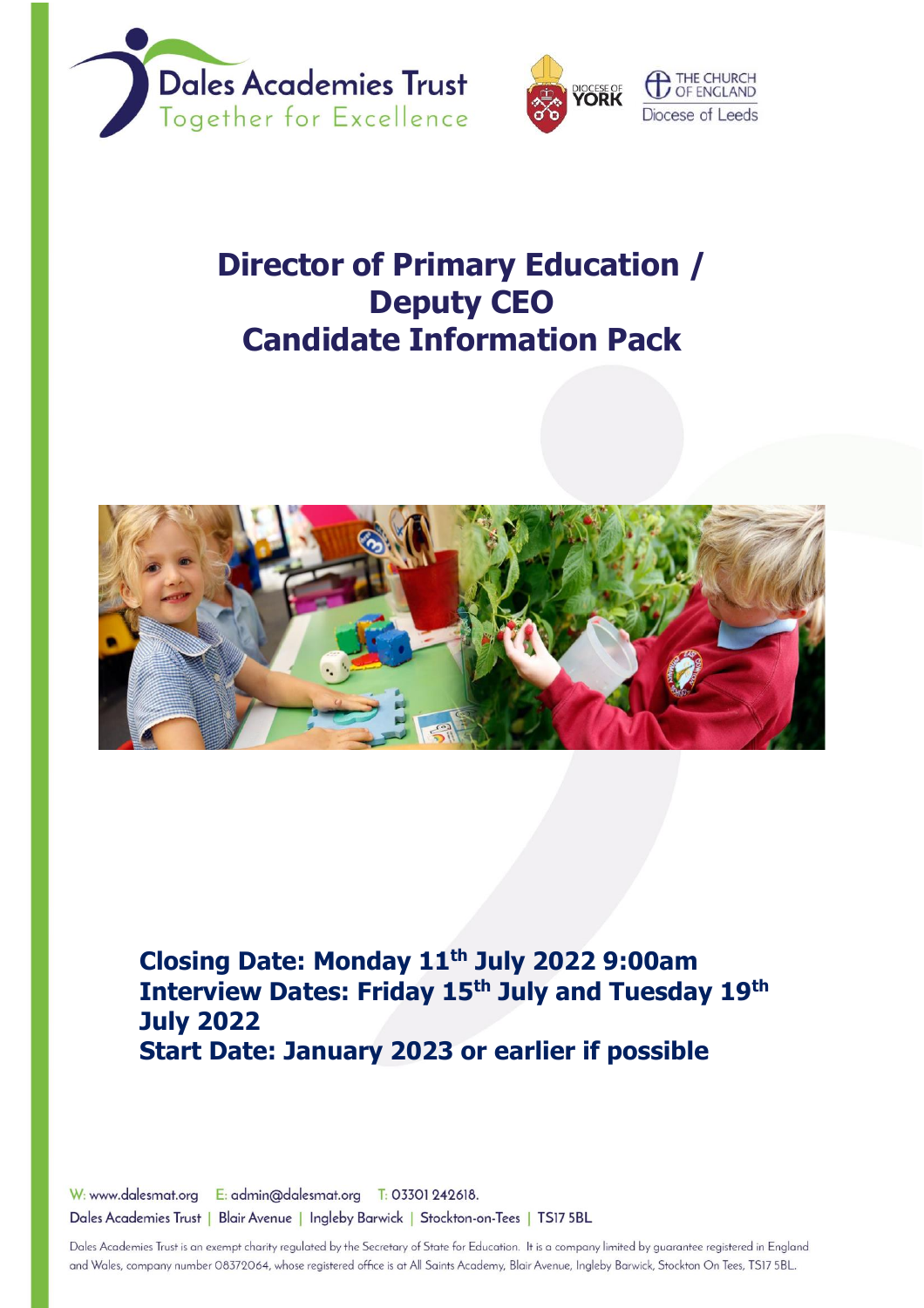

# **Contents**

- Welcome from the CEO and Trust Chair
- Advertisement
- About Dales Academies Trust
- Job Description
- Person Specification
- The selection process

#### Additional documents

- Trust Scheme of Delegation: [Scheme of Delegation Appendix Two Checklist July 2021](https://www.dalesmat.org/files/statutory-info/Scheme%20of%20Delegation%20Appendix%20Two%20Checklist%20July%202021.pdf)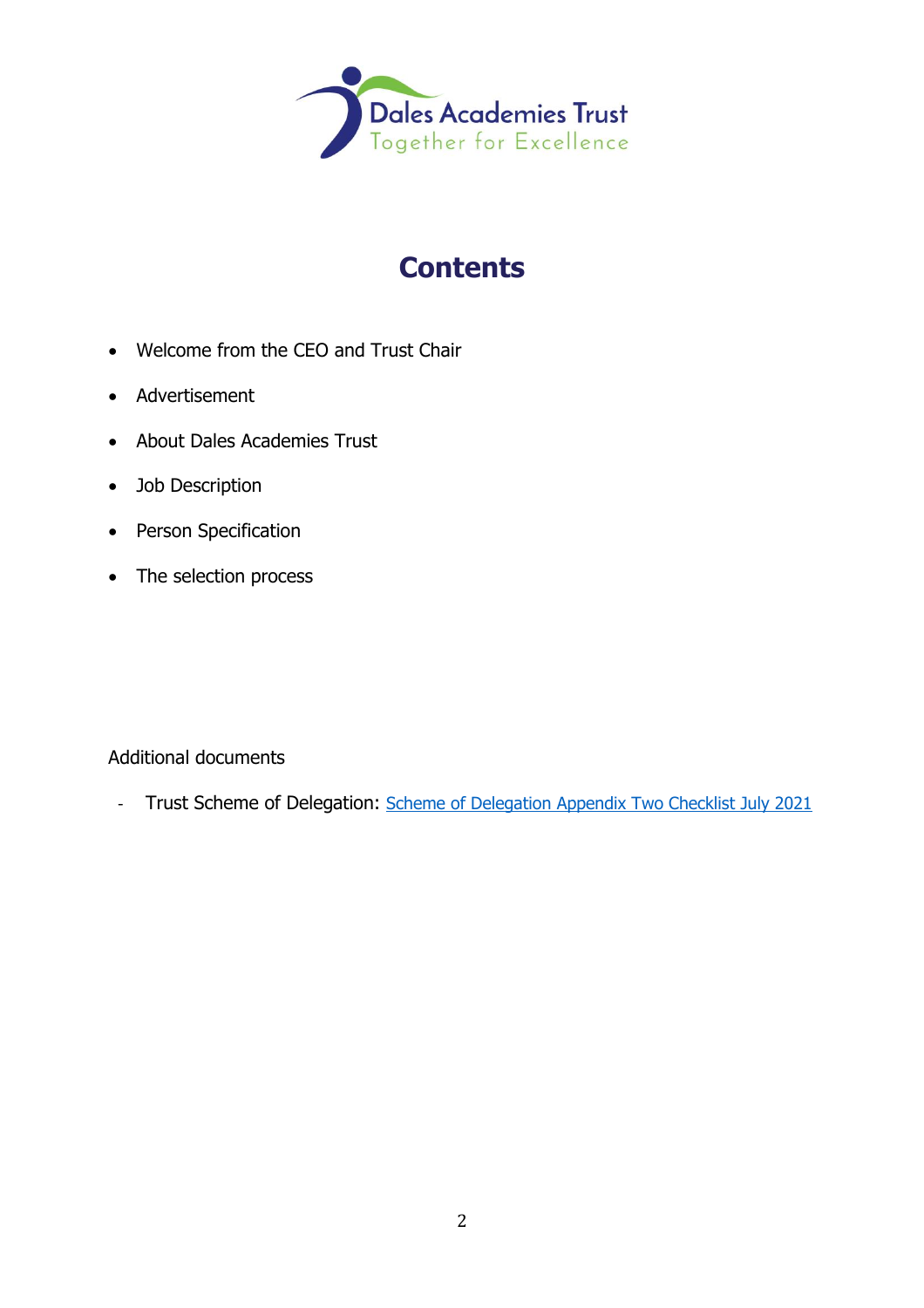

### **Welcome from the CEO and Trust Chair**

Dear Prospective Applicant

On behalf of Dales Academies Trust, we would like to thank you for showing an interest in this newly created position within the Trust central team.

This is a key appointment at a significant point in the Trust's history. The first phase of our growth as a Trust, which started in Autumn of 2017, was completed in the Summer of 2019. At that point we were in a strong position to review the systems and processes in place and ensure all were of optimum quality for our group of schools, including those giving challenge and support for school improvement. In March 2020 we went into the first lockdown and as with all schools countrywide we were faced with a number of challenges, including those associated with ensuring support for the most vulnerable, the provision of on-site education for the children of key workers, and the development of a remote learning capacity. We are very proud of our staff and the selfless dedication they have shown to our families and pupils over the subsequent two years, and how they have addressed the challenge of 'catch up' in its very widest sense.

At the start of the pandemic our newest school, and first community setting, Carnagill Community Primary School on Catterick Garrison, joined Dales making us a Trust of fourteen schools. All our schools except one are Primary, and many are relatively small rural schools, so our Trust has only c.2,500 pupils. We recognise that under the current circumstances, in order to realise our vision of the best possible provision in our Primary schools and those who have expressed an interest in joining, we now need to further develop expert capacity and appoint a leader of Primary Education. Beyond the specific remit relating to our Trust Primaries, the successful candidate will have the opportunity to play a pivotal role in the delivery of the next phase of the Trust's development and will deputise for the CEO as and when necessary.

This will be a challenging yet exciting role for a dynamic, creative, and reflective leader to take the Trust to the next level in its development. Committed to collaboration for the benefit of all the pupils across the Trust, the successful candidate will be joining a group of talented and driven MAT leaders who have the full support of the CEO and Trust Board.

If you would like to have an informal confidential conversation about the post, please email recruitment@dalesmat.org to arrange an appointment.

Yours sincerely,

 $C1000$ 

**Damian Chubb** Dales CEO

+ Paul White

**The Rt Revd Paul Ferguson** Chair of the Dales Trust Board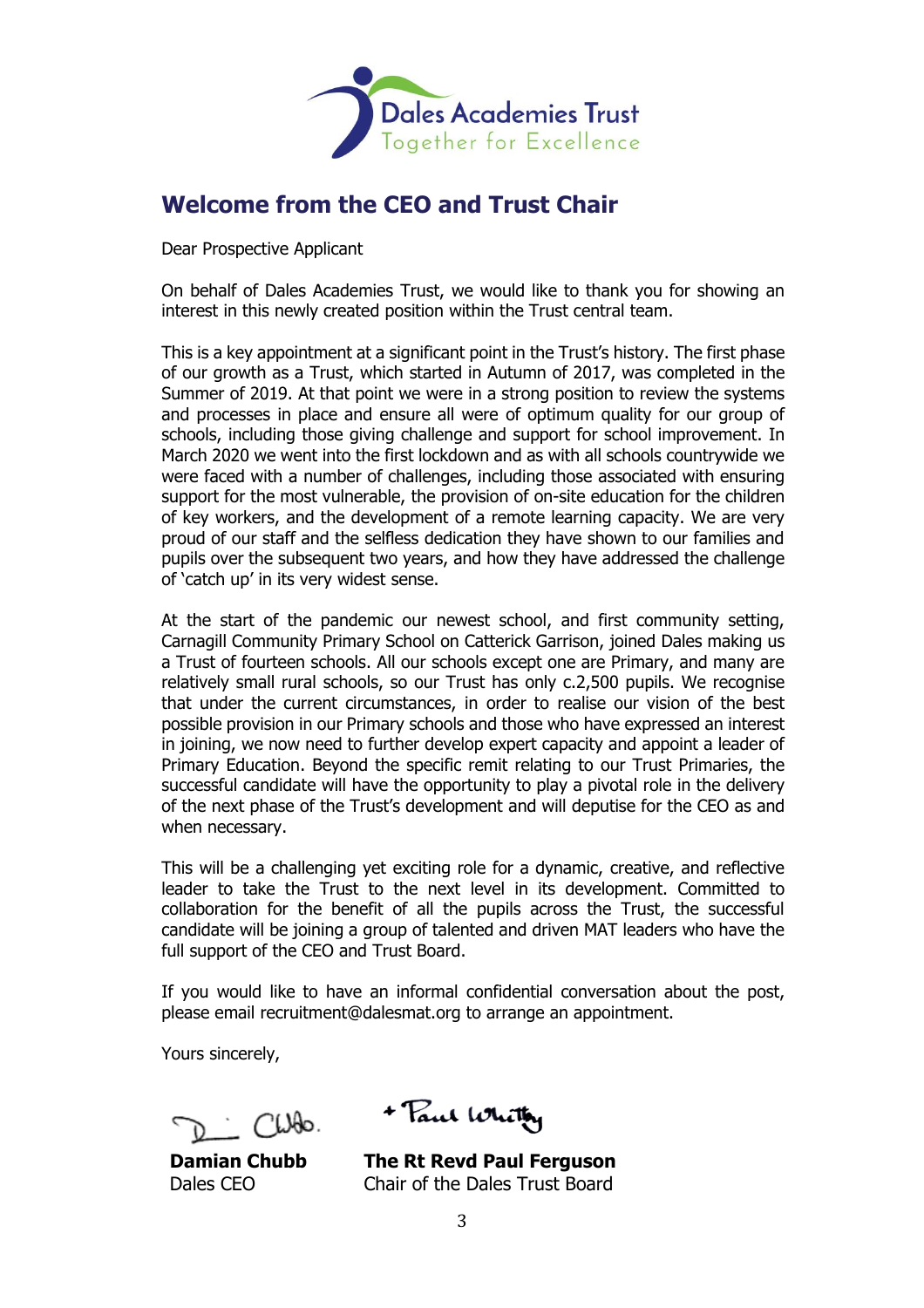



## **Director of Primary Education / Deputy CEO Full time / Part time (0.8) considered), Permanent Required for January 2023 or earlier if possible Salary L18 – L24, £64,143 - £74,295 pa FTE**

We are seeking to appoint a Director of Primary Education to work alongside the CEO and with school leaders in all our Primary settings, to support the delivery of the best possible provision for all Primary age pupils within our Trust. The Director will, through careful balancing of challenge and support, enable us to ensure each one achieves their potential, regardless of starting point. This post holder will play a key role in the future development of the Trust as we undergo our next phase of growth and will also act as Deputy CEO, working with all leaders across the Trust.

Dales Academies Trust is a successful and growing Church of England Multi-Academy Trust which provides a home for both Church schools and Community schools. Dales currently comprises thirteen Primary schools ranging from very small rural to two form entry urban settings, as well as one 11-16 Secondary. Our schools are located across the northern part of North Yorkshire and Stockton.

We aim to live out our tag line of 'Together for Excellence' in practice and at all times and are committed to the principles of appropriate accountability seen as a framework in which to achieve excellence for all. Our Vision as a group of schools is that:

"Working together for excellence, and rooted in quality, collaboration and care, we deliver exceptional learning experiences through inspirational teaching and nurturing a love of life-long learning. We dare greatly, travel hopefully and enable each other to flourish".

For our church schools, this Vision is biblically underpinned by our Trust wide commitment to:

| Quality                                                                           | Collaboration                                                                      | Care                                                                                             |
|-----------------------------------------------------------------------------------|------------------------------------------------------------------------------------|--------------------------------------------------------------------------------------------------|
| <b>Colossians 3:23</b>                                                            | <b>Galatians 6:10a</b>                                                             | John 13:34                                                                                       |
| "Whatever you do, work at it<br>with all your heart, as<br>working for the Lord." | "So then, whenever we have<br>an opportunity, let us work<br>for the good of all." | "A new commandment I give<br>to you, that you love one<br>another: just as I have loved<br>you." |

The successful candidate will be a credible leader of school improvement who has had significant experience of developing and implementing plans that have led to improved outcomes. They will have worked in a range and variety of contexts and settings and will have achieved these improved outcomes through empowering and guiding others as well as through direct personal action. They will be an inspirational leader who models the behaviour they expect of others and capable of building sustainable structures and strategies. Equally comfortable working on their own, in small groups or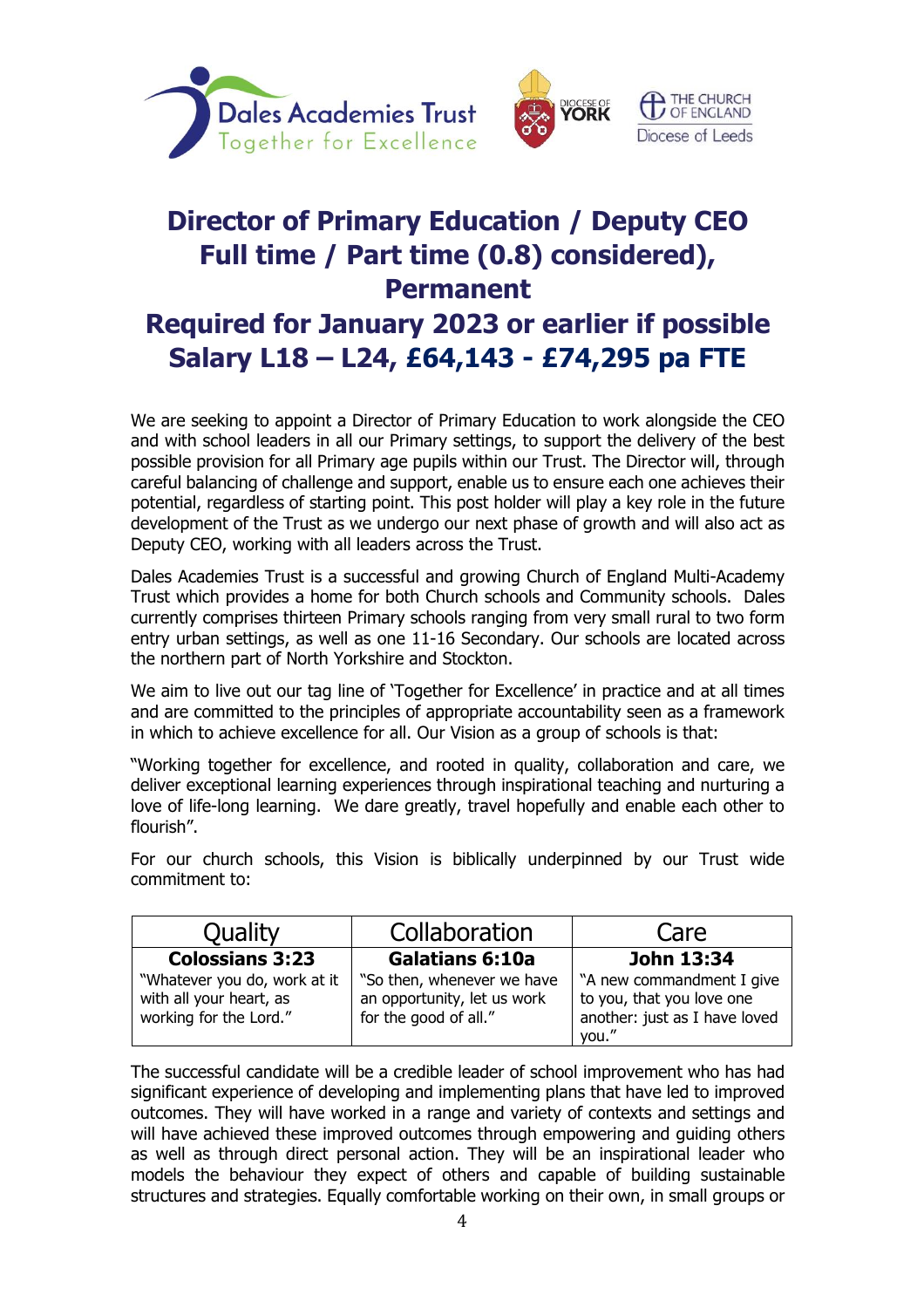across the entire Trust Primary staff, they will identify as an innovator, a lateral thinker who has an eye for detail but the ability to see the bigger picture, and is at all times driven to achieve the best for the pupils within our schools.

As a Trust we can offer:

- a working environment with a strong sense of community and moral purpose.
- hard working pupils.
- a dedicated staff, committed to achieving the best outcomes for their pupils, through high quality pastoral care and Teaching & Learning.
- a supportive Governance structure.
- a wide range of professional development opportunities.
- unlimited support for leaders in their pursuit of excellence.
- strong partnerships with a range of organisations, including the dioceses of Leeds and York.

The skill set we have laid out for this post is both extensive and diverse. Impact in your current role is important but so is your educational vision and philosophy. If you feel you have the right combination of experience and vision we would be very interested to hear from you.

The successful post holder will be line managed by the CEO of Dales Academies Trust.

Interested candidates can request an application pack by visiting our website, [Dales](https://www.dalesmat.org/vacancies-at-dales-2/)  [Academies Trust](https://www.dalesmat.org/vacancies-at-dales-2/) or emailing the Trust, [recruitment@dalesmat.org.](mailto:recruitment@dalesmat.org) If you would like to have an informal confidential conversation about the post with the CEO, Damian Chubb, please email [recruitment@dalesmat.org](mailto:recruitment@dalesmat.org) to arrange an appointment.

Completed applications should be sent to [recruitment@dalesmat.org](mailto:recruitment@dalesmat.org)

### **Closing Date: Monday 11th July 2022 9:00am Interview Dates: Friday 15th July and Tuesday 19th July 2022 Start Date: January 2023 or earlier if possible**

Dales Academies Trust is committed to safeguarding and promoting the welfare of our pupils and young people. We have a robust Child Protection Policy and all staff will receive training relevant to their role at induction and throughout employment with the Trust. We expect all staff and volunteers to share this commitment. This post is subject to a satisfactory enhanced Disclosure and Barring Service criminal records check for work with children.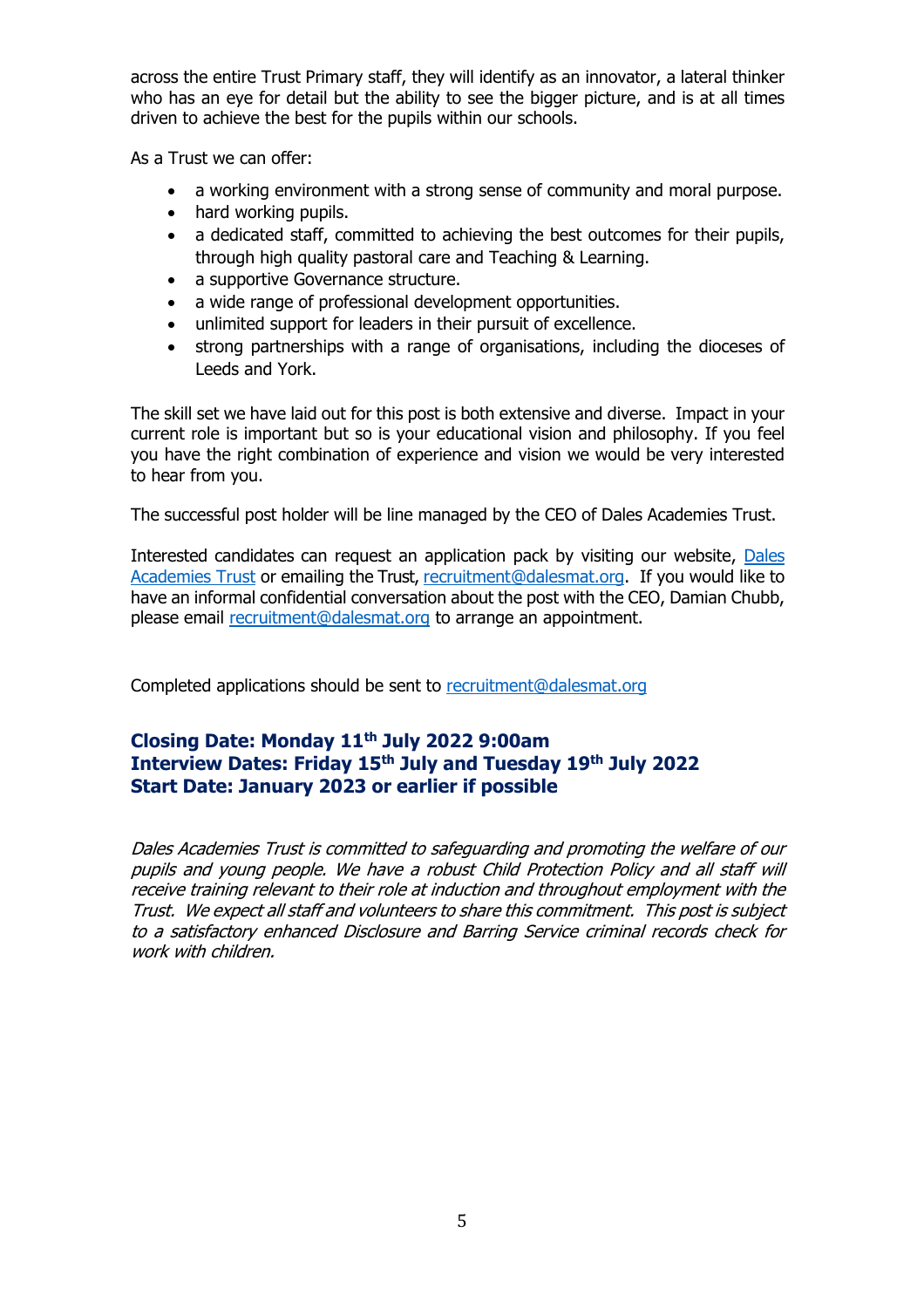

## **Where our schools are located**



For more details, please visit: [www.dalesmat.org](http://www.dalesmat.org/)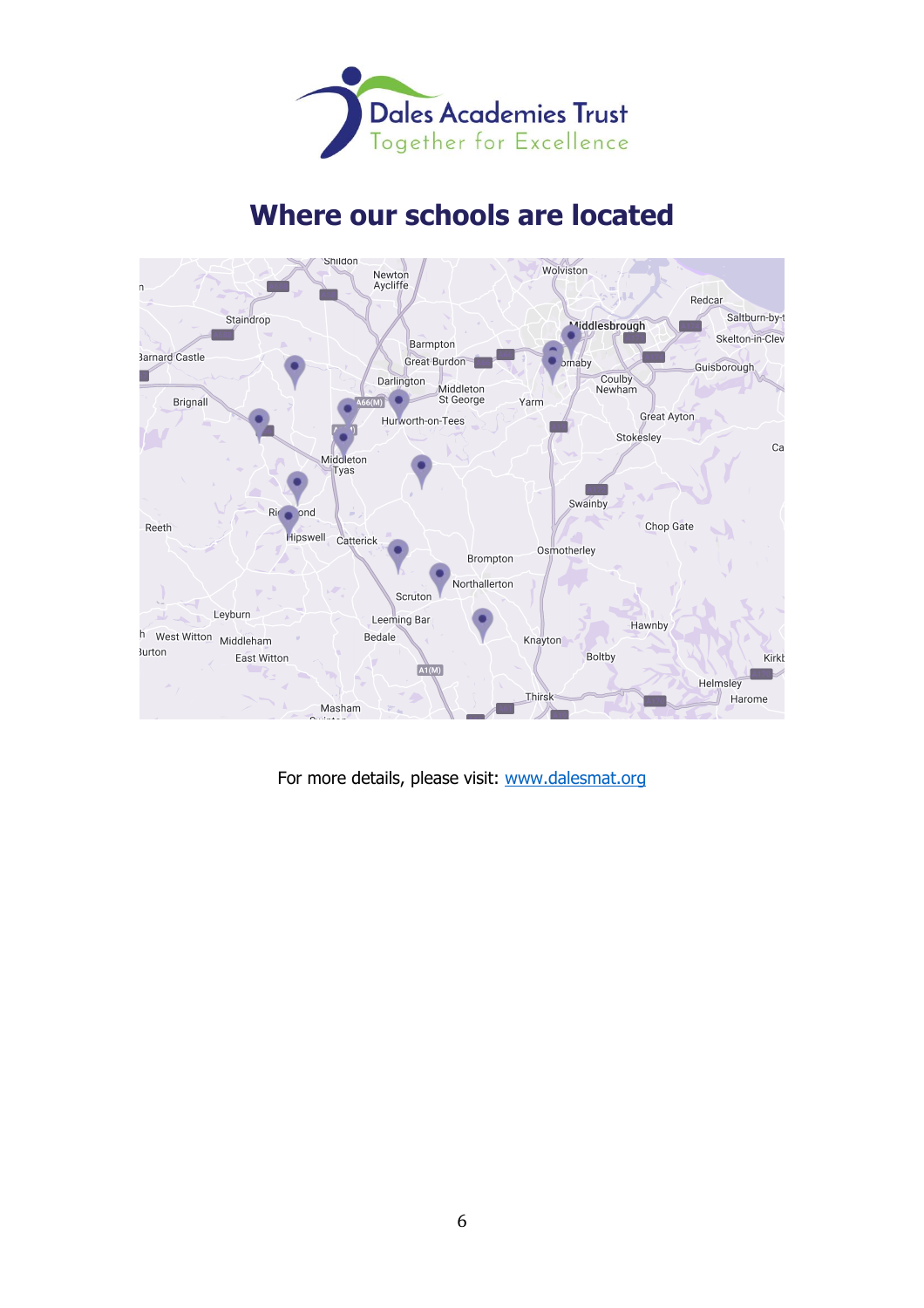

## **About Dales Academies Trust**

'Together for Excellence'

Dales Academies Trust (Dales) was established in 2017 as a Multi Academy Trust (MAT), with sponsor status, for the northern church schools of the Church of England dioceses of Leeds and York.

As with the other church MATs across both dioceses, the Trust is open to church and non-church schools with a core purpose of providing an inclusive education for children of any ability, culture, gender, sexuality, faith or no faith. The ethos is derived from, and informed by, the Church of England's commitment to education and schooling over more than 200 years.

Dales welcomed its first community school into the Trust in 2020 when Carnagill Community Primary School became the fourteenth setting to join our family of schools. To date Dales consists of the following schools:

| School                                    | Date of joining the Trust |
|-------------------------------------------|---------------------------|
| All Saints CE Academy (Secondary)         | September 2017            |
| Trinity Academy Eppleby Forcett           | November 2017             |
| <b>Trinity Academy Middleton Tyas</b>     | November 2017             |
| <b>Trinity Academy Richmond</b>           | November 2017             |
| East Cowton CofE Primary School           | November 2017             |
| Kirkby Fleetham CofE Primary School       | November 2017             |
| Barton CofE Primary School                | December 2017             |
| Ravensworth CofE Primary School           | December 2017             |
| South Otterington CofE Primary School     | January 2018              |
| Croft CofE Primary School                 | January 2018              |
| Ainderby Steeple CofE Primary School      | January 2019              |
| Thornaby CofE Primary School              | <b>July 2019</b>          |
| St Francis CofE Primary School            | August 2019               |
| <b>Carnagill Community Primary School</b> | April 2020                |

In 2021 our Trust applied for and was successful in being named as the sponsor for a new Primary Free School to be built in North Northallerton which is due to open in September 2024.

Everything we do is informed by our Vision.

In practice, for example, we have established a range of networks within the Trust, including the Primary Headteacher Forum, which has at its heart a focus on selfsupporting school improvement, as well as Safeguarding, Early Years, SENDCo, Wellbeing and Mental Health and a Chair of Governors' Forum. In addition to this, all schools continue to play an active role in partnerships beyond the Trust, being part of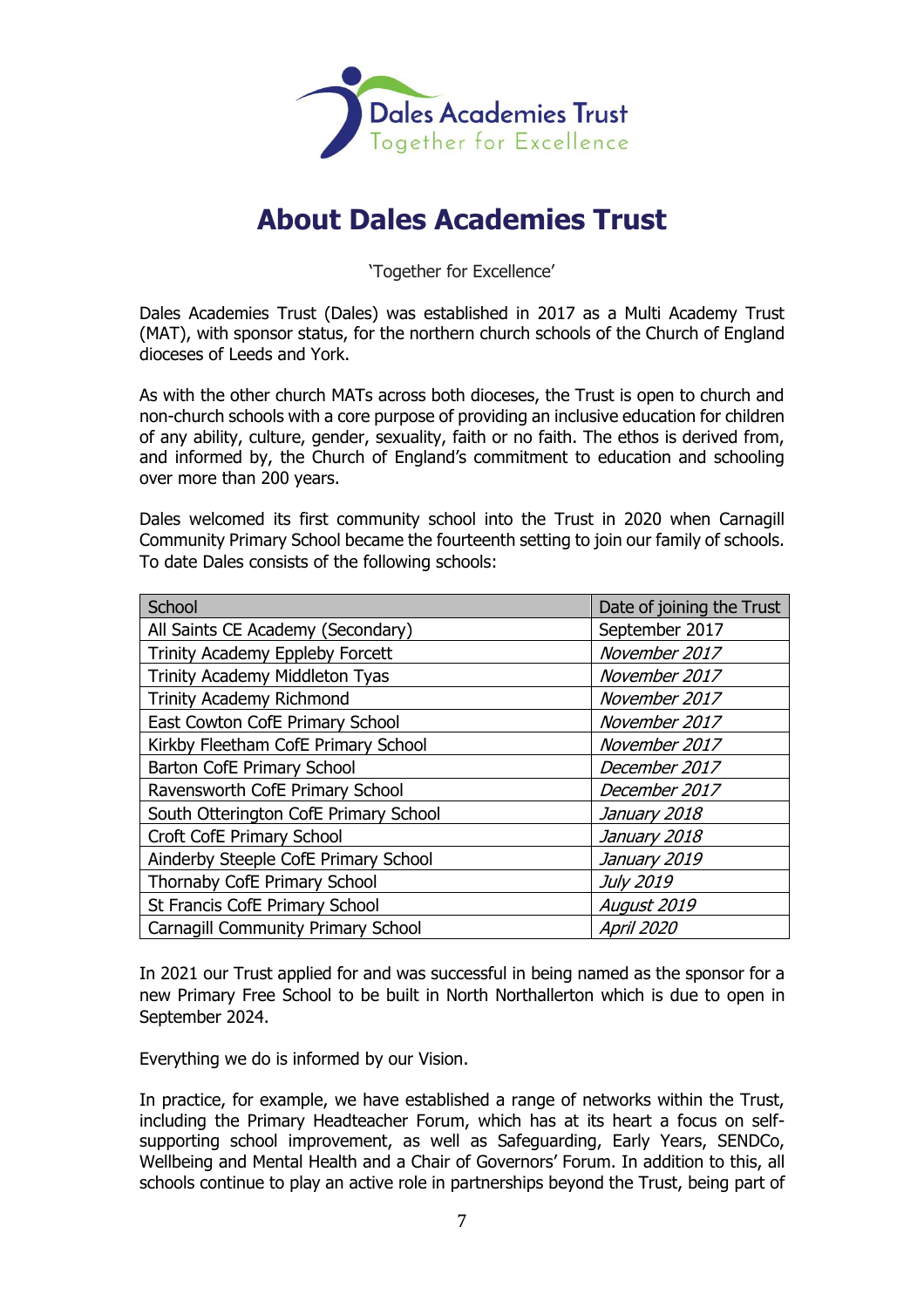their local networks, and with senior MAT leaders linking with Teaching School Hubs and the CEO sitting on the Hambleton & Richmond Locality Board. We are committed to working in partnership to ensure the best possible outcomes for all pupils in Trust schools.

The Trust 5-Year Strategic Plan was published this year; it focuses on three key areas, namely:

| 1. Ensure the best possible<br>outcomes for all pupils                                                                                                                                                          | 2. Recruit and retain the<br>best staff                                                                                                                                                                                                              | 3. Grow appropriately,<br>becoming a sustainable,<br>viable organisation                                                                                                                                                        |
|-----------------------------------------------------------------------------------------------------------------------------------------------------------------------------------------------------------------|------------------------------------------------------------------------------------------------------------------------------------------------------------------------------------------------------------------------------------------------------|---------------------------------------------------------------------------------------------------------------------------------------------------------------------------------------------------------------------------------|
| through timely, intelligence<br>led, research informed<br>school improvement<br>activities utilising high<br>quality support and<br>effective collaboration<br>within a supportive<br>accountability framework. | through establishing Dales<br>as an employer of choice,<br>committed to the ongoing<br>development of its staff<br>through rigorous,<br>personalised, evidence<br>based CPD and effective<br>talent management at all<br>levels of the organisation. | through optimisation of<br>financial efficiencies,<br>infrastructure and<br>processes, to ensure<br>fitness for<br>purpose, and further<br>informed by relationships<br>with networks and<br>organisations beyond the<br>Trust. |

All Trust Headteachers are actively involved in the delivery of the strategy, and have within their Performance Management a Trust objective, focused in the first instance on an area of particular interest to them that will benefit all. This year these include the development of middle leadership, the promotion of rural schools as a collective, the development of school improvement capacity and staff wellbeing.

Our successes to date have been due to the focused teamwork of leaders and staff in all schools operating within an organisation that has worked hard to establish its accountability framework as a driver for excellence.

Dales is at an exciting stage in its development with the establishment of even closer working between the practitioners in its schools and ongoing conversations with a number of schools interested in joining. We are very keen to maintain this momentum and are actively looking for creative and driven team players who will work with us on delivering the next phase of our growth.

Further details about the Trust can be obtained by visiting our website [www.dalesmat.org](http://www.dalesmat.org/) and the Safeguarding & Child Protection Policy can be viewed via this [link.](https://www.dalesmat.org/files/policies/Policy%20-%20Dales%20-%20Safeguarding%20and%20Child%20Protection.pdf)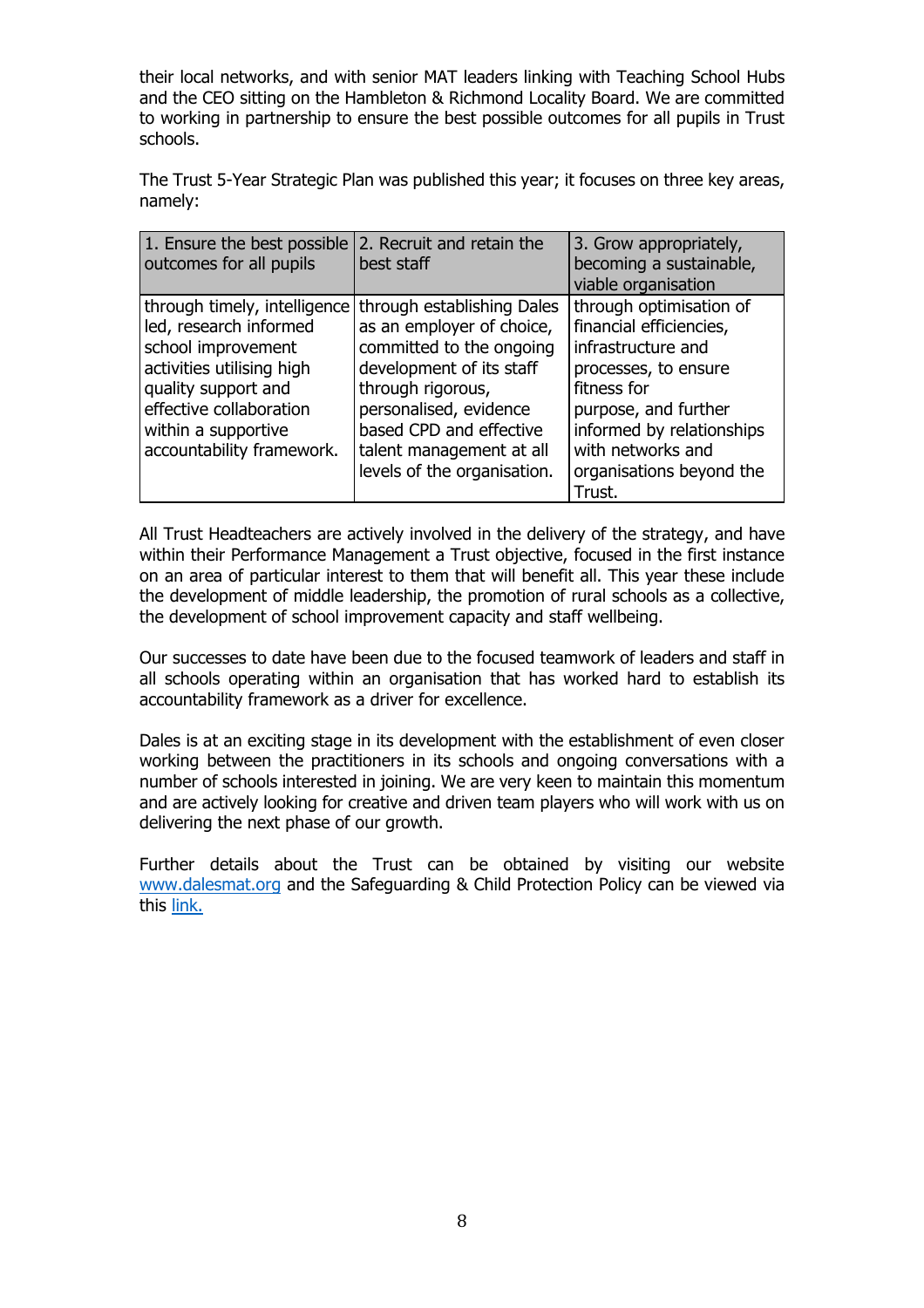

## **JOB DESCRIPTION**

### **Director of Primary Education / Deputy CEO**

#### **Purpose of the post**

The Director of Primary Education will provide effective strategic and operational leadership of all aspects of Primary Education in Dales' Primary schools in order to realise our Vision.

Working with Trustees, Local Governors, two dioceses, the CEO and Trust Primary Leaders, particularly the Chair and Vice Chair of the Primary Headteachers' Forum, this new role will add capacity to the Trust, and in addition to driving standards within the Primary phase, will play a pivotal role in further developing collaborative working as well as the embedding of core non-negotiables and expectations across our Trust Primaries. Trust Headteachers already take the lead on a number of school improvement and other activities across the Trust; the fine detail of elements of this job description will be determined in sympathy with these and discussed with the successful applicant.

#### **Overall purpose of the post**

Working with the Chief Executive Officer the holder of this newly created post will be a key member of the Trust central team and will contribute to the strategic direction of the Trust, and directly support the delivery of the recently published Trust Strategic Plan. They will:

- in partnership with the CEO and other staff supporting school improvement, further develop the Trust's Primary school improvement strategy, ensuring the very highest possible quality of education in each Trust Primary school, leading to excellent outcomes and strong progress.
- secure the long-term success of the Trust Primaries by maximising potential through utilising the skills and resources available from across the family of schools;
- build leadership capacity in every school.
- when necessary, serve as Executive or Acting Headteacher of a Trust school as an interim arrangement. (If the Acting Headteacher's role is a higher renumeration package then this will be paid during this period).
- alongside the CEO, ensure that Trust has access to all relevant data, information and options to support decision making throughout the organisation.
- Deputise for the CEO as required.

#### **MAIN DUTIES AND RESPONSIBILITIES:**

#### **Leadership**

• To be the strategic lead for Primary Education across the Trust.

- To lead the school improvement process across Dales schools, ensuring consistent implementation and focus on building capacity for schools to take charge of their own improvement.
- Translate the strategic objectives into operational plans for the schools and the Trust.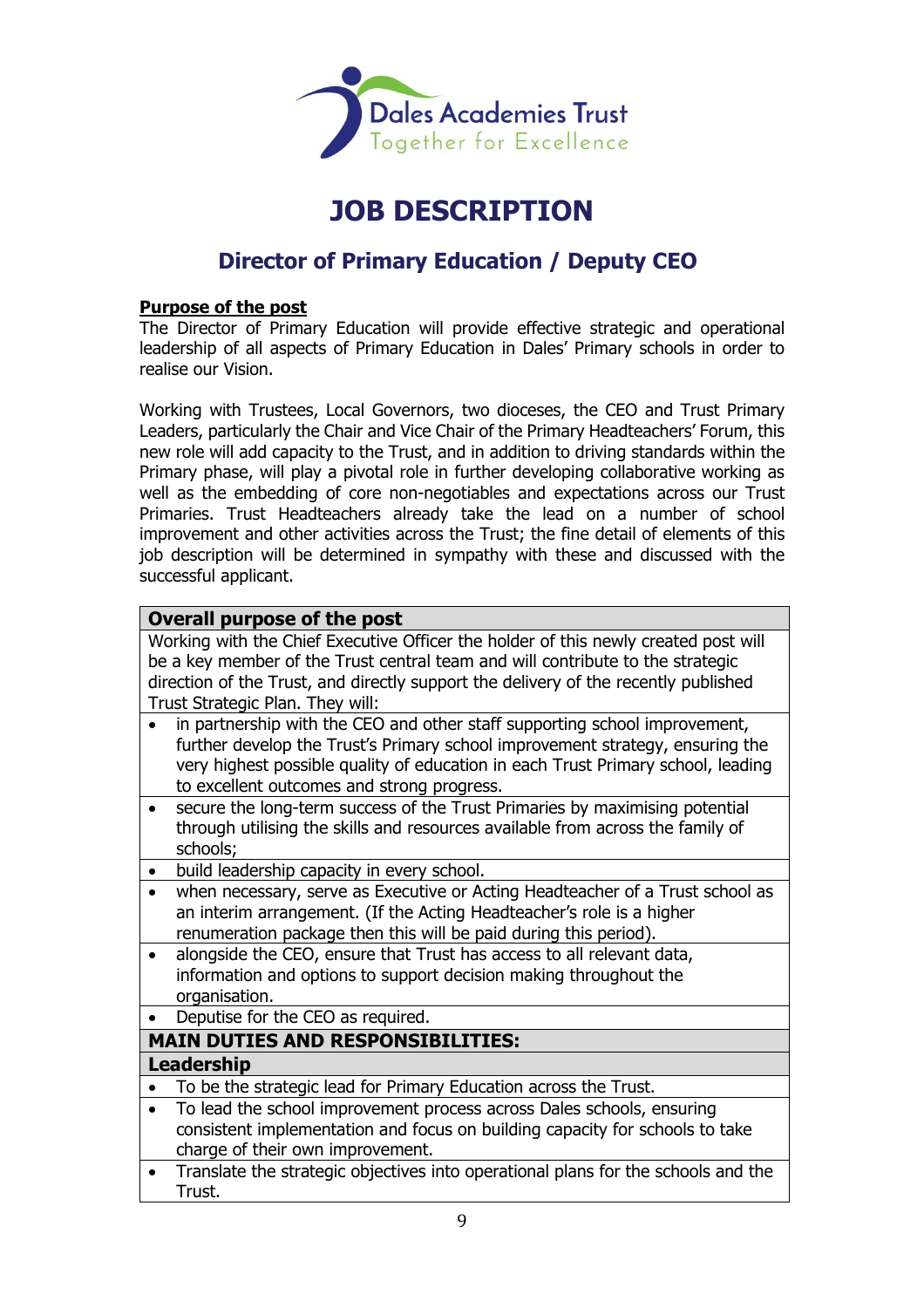| $\bullet$ | Think innovatively, based on the best practice within the MAT sector, wider                                                                                   |
|-----------|---------------------------------------------------------------------------------------------------------------------------------------------------------------|
|           | educational research and other settings, about how the resources within the                                                                                   |
|           | Trust Primaries can best be deployed, to ensure effective staff development                                                                                   |
| $\bullet$ | leading to highly successful schools.<br>Provide enthusiastic, innovative and consistent leadership throughout the                                            |
|           | organisation.                                                                                                                                                 |
| $\bullet$ | Attend school LGB meetings as required to provide advice, challenge and                                                                                       |
|           | support to the Governors and Headteachers on behalf of the Trust in respect of                                                                                |
|           | Primary Education and as appropriate in their position as deputy CEO.                                                                                         |
| $\bullet$ | In partnership with Trust Primary Headteachers, work positively and effectively                                                                               |
|           | with school communities, recognising their individual contexts, to ensure the                                                                                 |
|           | best possible outcomes for pupils.                                                                                                                            |
| $\bullet$ | Develop the reputation of the Trust Primaries, locally, regionally and nationally.                                                                            |
| $\bullet$ | Take responsibility for the delivery of identified projects across the Trust.                                                                                 |
|           | <b>Education Provision and Standards:</b>                                                                                                                     |
|           | To support the overall effectiveness of Dales schools to assist them to raise<br>standards and improve outcomes for all pupils, regardless of race, religion, |
|           | sexual orientation, gender, disability, economic background or special                                                                                        |
|           | educational needs. Within this, to ensure rapid improvement of Dales schools                                                                                  |
|           | that are sponsored or graded lower than an unqualified Good, so that they                                                                                     |
|           | become at least Good at their next inspection.                                                                                                                |
| $\bullet$ | Support the delivery of excellent Teaching and Learning throughout all Trust                                                                                  |
|           | Primaries through the promotion of high professional standards, and rigorous                                                                                  |
|           | monitoring and evaluation of teaching quality and pupils' achievement.                                                                                        |
| $\bullet$ | Keep up to date on key Government, national and other initiatives on Teaching                                                                                 |
|           | and Learning and support schools in developing their practices accordingly.                                                                                   |
| $\bullet$ | Ensure that the curriculum in place is fit for purpose, and where necessary,                                                                                  |
|           | work with Headteachers to further develop the curriculum so that it leads to<br>highly effective learning and assessment practice.                            |
| $\bullet$ | Work with the Headteachers and leaders to support School Improvement Plans,                                                                                   |
|           | SEFs or Ofsted Actions Plans, making suggestions where further improvements                                                                                   |
|           | can be maintained and efforts should be prioritised.                                                                                                          |
| $\bullet$ | Implement areas of common working across schools and support the                                                                                              |
|           | Headteachers in cross Trust working.                                                                                                                          |
| $\bullet$ | Work with leaders to ensure exemplary standards of pupil behaviour is evident                                                                                 |
|           | across the Trust Primaries, supported by first class pastoral care and an                                                                                     |
|           | extensive personal development programme.                                                                                                                     |
|           | Support high quality CPL.<br>Support Primary Headteachers in enabling them to develop and maintain a                                                          |
|           | culture within their schools, where pupils feel safe, confident and can achieve                                                                               |
|           | their potential.                                                                                                                                              |
|           | Provide up-to-date reports on School Effectiveness within the Trust to the CEO,                                                                               |
|           | the Education & Standards Committee and the Trust Board.                                                                                                      |
|           | <b>Finance, Personnel and Resources:</b>                                                                                                                      |
|           | Ensure that all resources are organised, managed and deployed to provide the                                                                                  |
|           | best possible outcomes for pupils.                                                                                                                            |
| ٠         | Assist in the recruitment of a committed, effective and diverse workforce that                                                                                |
|           | understand their roles and which enables and promotes high quality learning.                                                                                  |
|           | Ensure the further development of positive solutions to achieving diversity,                                                                                  |
|           | dignity, equality and equity in all aspects of service delivery and engagement<br>with the broader community.                                                 |
|           | <b>Succession Planning</b>                                                                                                                                    |
|           | Support the ITT and ECT development within the Trust under the direction of                                                                                   |
|           | the CEO.                                                                                                                                                      |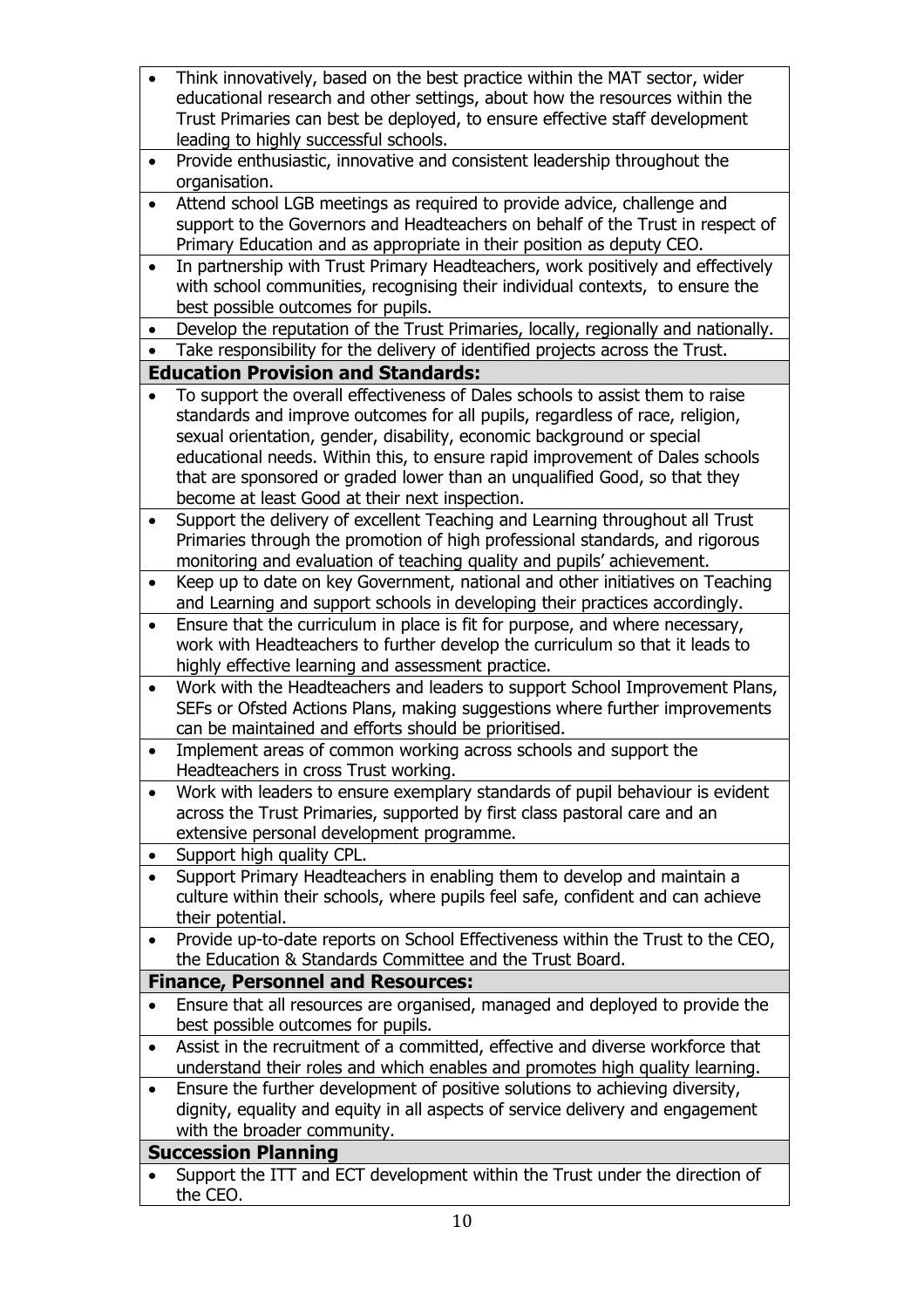• Work with the CEO, Headteachers and others in the development of the Trust Talent Management and Succession Planning Strategy.

|           | <b>Other</b>                                                                                                                                                                                                                                                                                                                                                                                                                                                                               |
|-----------|--------------------------------------------------------------------------------------------------------------------------------------------------------------------------------------------------------------------------------------------------------------------------------------------------------------------------------------------------------------------------------------------------------------------------------------------------------------------------------------------|
| $\bullet$ | Promote the safeguarding of children. Within this, in liaison with Trust HR staff,<br>ensure that all Primaries comply with safer recruitment procedures; ensure that<br>Single Central Records are maintained correctly; act as a contact for all<br>Headteachers and designated safeguarding leads for advice if they are<br>concerned about a child protection or safeguarding issue (this may occasionally<br>require being available outside of the normal school day when required). |
|           | Act as an ambassador for the academies and wider Trust within the respective<br>local communities and beyond, ensuring that the ethos and values of the Trust<br>are promoted and upheld at all times.                                                                                                                                                                                                                                                                                     |
|           | Promote and facilitate partnership working within and beyond Dales, including<br>through the identification and deployment of staff between Trust schools and                                                                                                                                                                                                                                                                                                                              |

- external to the Trust.
- Support educational due diligence on any new Primaries considering joining the Trust to inform the Trust decision making on new conversions/sponsorship.

This job description may be subject to change according to the developing needs of the Trust. The postholder shall be required to undertake any other duties commensurate with the pay and grade of the post as directed by the Chief Executive Officer.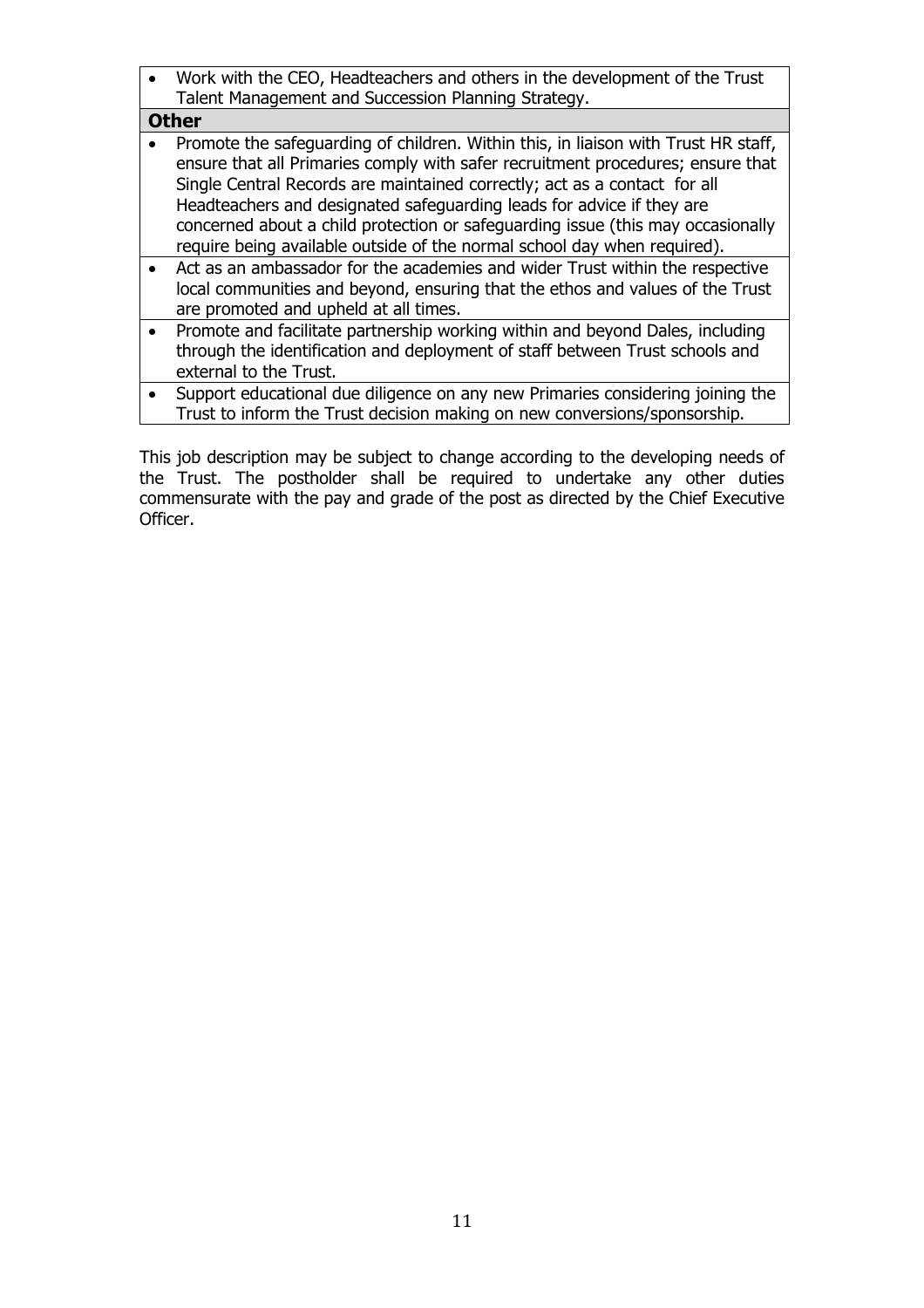

## **PERSON SPECIFCIATION**

### **Director of Primary Education / Deputy CEO**

The Selection Panel will be looking for evidence to support the following criteria.

**Accountable to:** Chief Executive Officer

**Grade:** L18-L24

### **KEY**

 $E = E$ ssential  $D =$  Desirable

| No.            | <b>QUALIFICATIONS AND TRAINING</b>                                                                                                           | E/D |
|----------------|----------------------------------------------------------------------------------------------------------------------------------------------|-----|
| $\mathbf{1}$   | <b>Qualified Teacher Status</b>                                                                                                              | E   |
| $\overline{2}$ | Educated to degree level, with evidence of Continuing Professional<br>Learning                                                               | E   |
| $\mathsf{3}$   | NPQH or other relevant qualifications                                                                                                        | D   |
| $\overline{4}$ | Relevant postgraduate qualification                                                                                                          | D   |
| $\overline{5}$ | Historic or current LLE or NLE status                                                                                                        | D   |
| 6              | Further relevant professional studies                                                                                                        | D   |
|                | <b>EXPERIENCE</b>                                                                                                                            |     |
| $\overline{7}$ | Experience of successful senior leadership and management at<br>Headteacher / Executive Headteacher level in a Primary setting               | E   |
| 8              | Proven experience of effective senior leadership in more than one<br>Primary setting                                                         | E   |
| 9              | Evidence of supporting successful school improvement planning and<br>implementation in a variety of school contexts                          | E   |
| 10             | Experience of monitoring and improving the quality of Teaching &<br>Learning                                                                 | E   |
| 11             | Experience of 1:1 development support in a leadership context and<br>supporting teachers and support staff in Teaching & Learning            | E   |
| 12             | Successful experience of developing and sustaining productive<br>relationships and partnerships with a range of stakeholders                 | D   |
| 13             | Successful experience of leading and managing change, innovation<br>and achieving high performance                                           | D   |
| 14             | A proven track record of building effective teams and managing the<br>performance of staff                                                   | E   |
| 15             | Experience of working effectively with a Trust Board / Governing<br>Board to develop and realise the school's vision and strategic direction | E   |
| 16             | Successful experience of promoting inclusion, equality and diversity                                                                         | E   |
| 17             | Experience of reviewing, developing and implementing curriculum<br>strategy leading to excellent outcomes                                    | E   |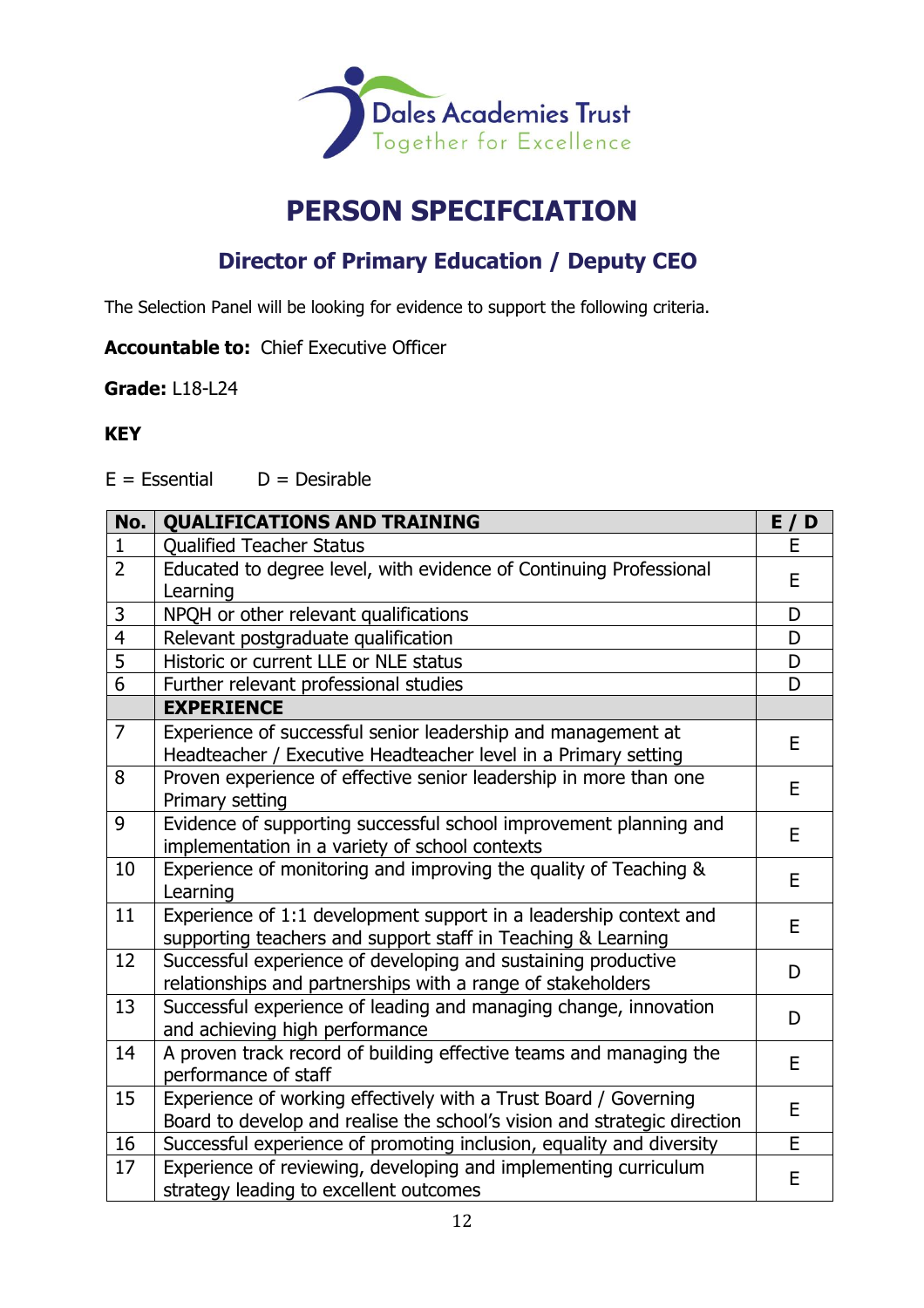| 18       | Experience of successful support and impact of underperforming<br>practitioners                  | E   |
|----------|--------------------------------------------------------------------------------------------------|-----|
| 19       | Experience of leading or managing within a complex / multi-site<br>organisation                  | D   |
| 20       | Experience of managing HR processes, for example, the recruitment of                             | D   |
|          | staff, restructuring processes and performance management                                        |     |
|          | <b>KNOWLEDGE</b>                                                                                 |     |
| 21       | Up-to-date knowledge and understanding of education and school                                   |     |
|          | systems including those associated with leading and managing schools<br>within a MAT             | E   |
| 22       | A thorough knowledge of the National Curriculum, Ofsted and SIAMS                                |     |
|          | frameworks and a strong grasp of contemporary educational issues                                 | E   |
| 23       | The knowledge and understanding necessary for the provision of an                                |     |
|          | inclusive education that meets the needs of all pupils                                           | E   |
| 24       | Knowledge of key strategies for raising pupils' achievement and                                  | E   |
|          | further developing and improving effective Teaching and Learning                                 |     |
| 25       | A deep understanding of what makes an exceptional and ambitious                                  |     |
|          | Primary curriculum, relevant education theory which underpins this                               | E   |
|          | and how to put this into practice                                                                |     |
|          | <b>SKILLS: The ability to:</b>                                                                   |     |
| 26       | Deliver an excellent provision for all Primary pupils, taking into                               |     |
|          | account, for example, local and national priorities and financial                                | E   |
|          | considerations                                                                                   |     |
| 27       | (In our Church of England schools), actively support and embed the                               | E   |
|          | Christian Vision and core Christian Values of the school                                         |     |
| 28       | Communicate effectively with all stakeholders, having excellent oral,                            | E   |
|          | written and listening skills                                                                     |     |
| 29       | Monitor and evaluate the work of others and to offer support and                                 | E   |
|          | intervention where necessary                                                                     | E   |
| 30       | Lead successfully through a period of change                                                     | E   |
| 31<br>32 | Give constructive and developmental feedback                                                     | E   |
| 33       | Challenge to promote change<br>Identify appropriate evidence to make sound judgements against    |     |
|          | agreed criteria                                                                                  | E   |
| 34       | Establish, inspire, challenge, motivate and empower teams and                                    | E   |
|          | individuals to achieve high performance                                                          |     |
| 35       | Think and operate strategically                                                                  | E   |
| 36       | Promote community cohesion                                                                       | E   |
| 37       | Manage staff effectively, within appropriate accountability frameworks,                          | E   |
|          | supporting their further development.                                                            |     |
| 38       | Produce and implement clear, evidence-based improvement plans                                    | E   |
|          | SAFEGUARDING AND PROMOTING THE WELFARE OF<br><b>CHILDREN AND YOUNG PEOPLE</b>                    | E/D |
| 39       | Current knowledge of recent national and local safeguarding and child<br>protection developments | E   |
| 40       | Promote safeguarding as the responsibility of everyone; ensure that                              |     |
|          | the principles of safeguarding underpin school policy and practice                               | E   |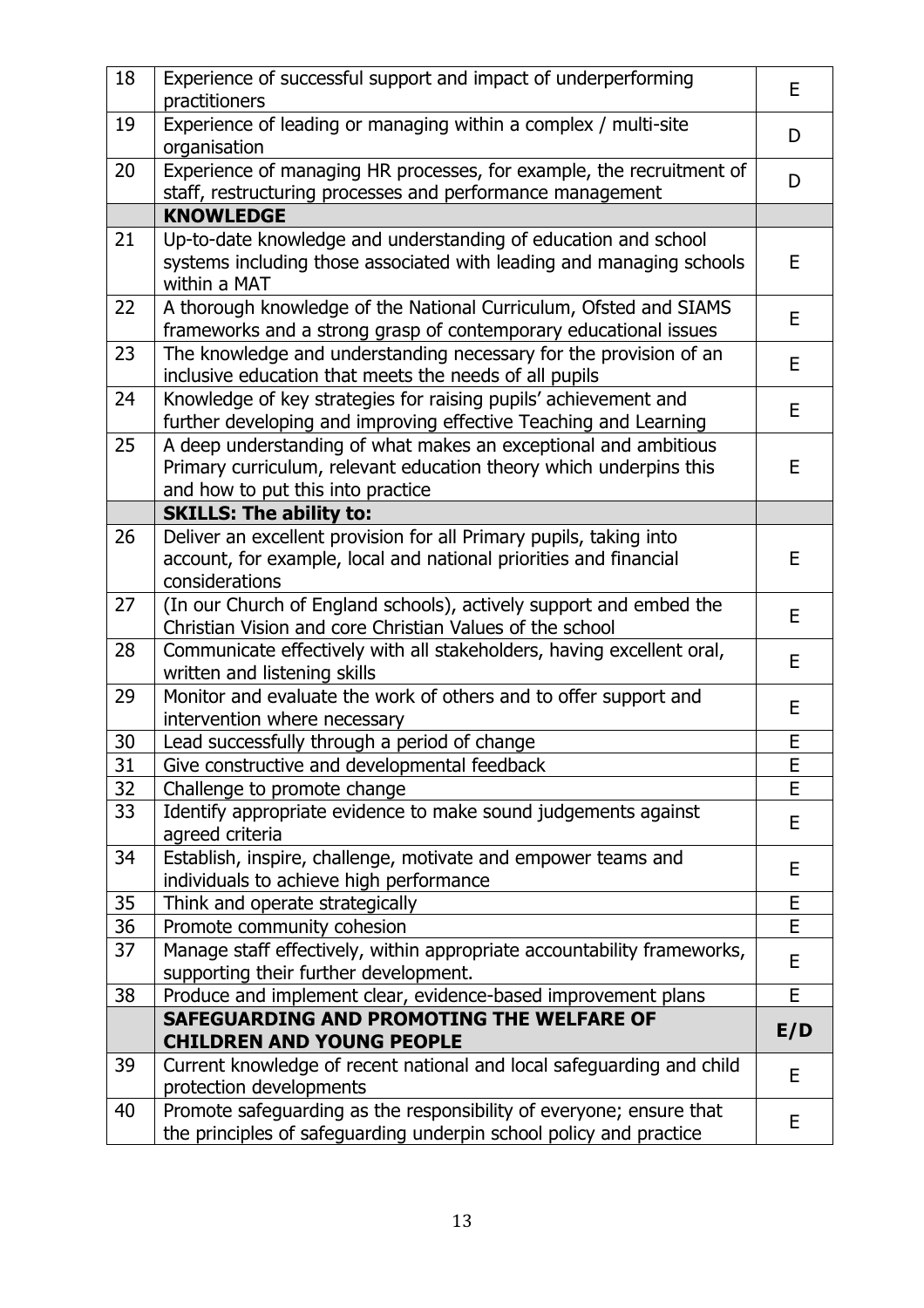- This post will be based at one of the Trust schools (currently Trinity Academy Richmond) and the post-holder will be required to work across all Trust Primaries; there will also be an element of home working.
- The post holder will be required to work occasional evenings.
- The Trust provides an employee pension with competitive employer contribution
- A satisfactory Enhanced DBS is required for this post.
- The post-holder is required to be able to travel efficiently and independently throughout the relevant area, whether by self-driving or other means.

Dales Academies Trust is committed to safeguarding and promoting the welfare of our pupils and young people. We have a robust Child Protection Policy and all staff will receive training relevant to their role at induction and throughout employment with the Trust. We expect all staff and volunteers to share this commitment. This post is subject to a satisfactory enhanced Disclosure and Barring Service criminal records check for work with children. This post is exempt from the Rehabilitation of Offenders Act 1974 and the Exceptions Order 1975 as amended.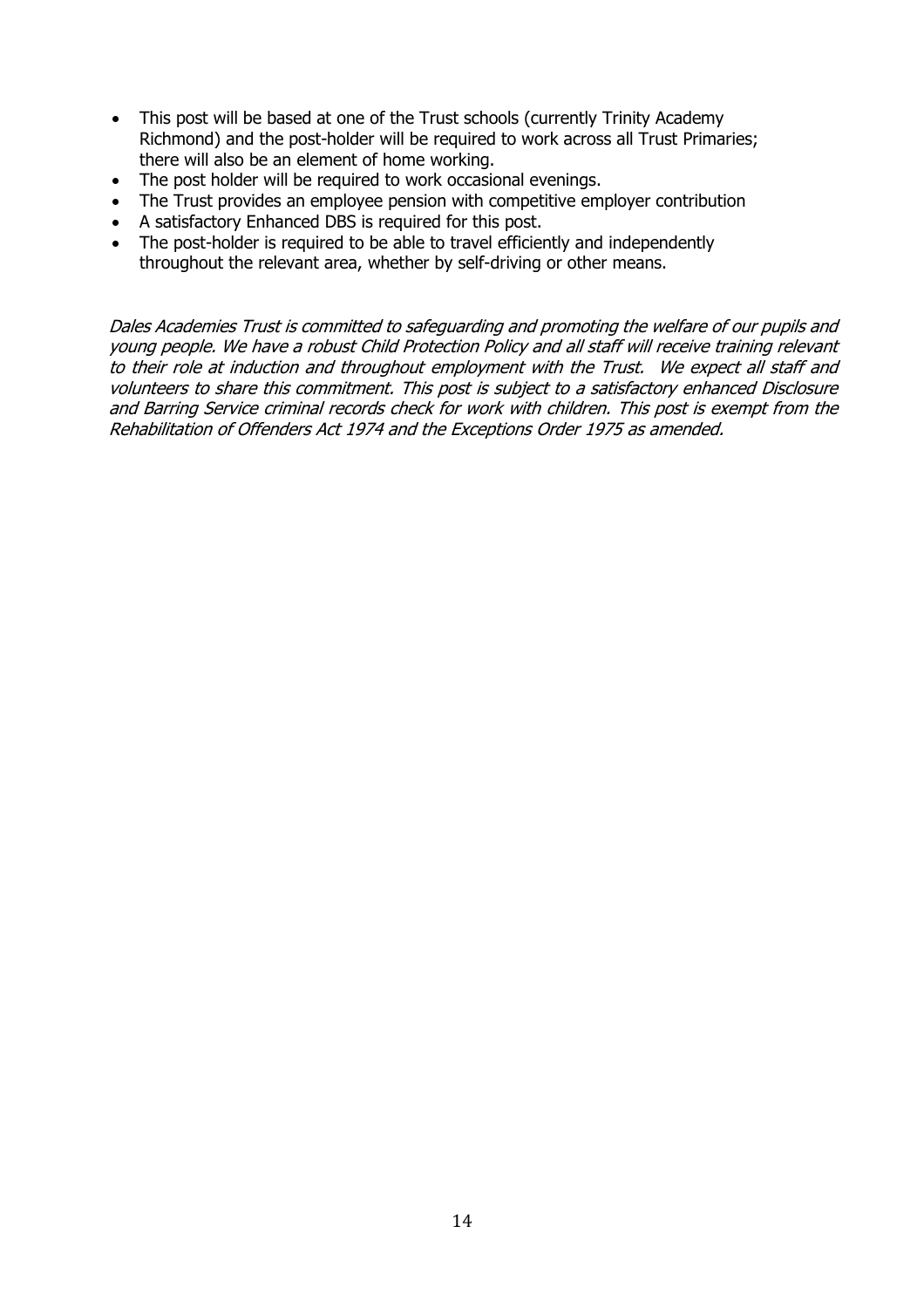

# **Director of Primary Education / Deputy CEO Selection Process Guidance**

Our aim is to ensure that we recruit the right person for the job. We will ensure that the selection process is fair and without discrimination for or against any candidate based on age, ethnicity, sex, marital status, or sexual orientation. The person specification sets out the criteria used to assess candidates through the selection process.

We are committed to safeguarding our pupils and will assess the candidate's suitability for working with pupils as part of the selection process. We will check the accuracy of all information and investigate any perceived anomalies. We take up references prior to interview and use these to verify the information you have given us. Firm offers of employment are never made without satisfactory references. All potential employees are subject to an enhanced disclosure from the Disclosure and Barring Service.

### **Visits to the School**

A visit to one of our schools is warmly welcomed by prior arrangement. You will not be disadvantaged if you are unable to visit. Please contact us on 0330 124 2618 to arrange an appointment.

### **Applications**

Please ensure that all parts of the application are completed. We do not accept CVs as part of the selection process. Please ensure that you demonstrate how your experience and skills make you suitable for the position. Applications can be submitted online, via email or via paper copy.

### **Shortlisting**

We assess all applications against the person specification criteria using the evidence you provide in your application. This is done by a panel of senior staff and Trustees. We carefully check all applications for anomalies.

Candidates who best meet the person specification will be invited to an interview. We will notify you by telephone with e-mail confirmation to follow. If you have not heard from us within 3 days of the shortlisting date, you have not been successful at this stage.

### **References**

We request references for all candidates who are invited to interview. Requests will be made at the same time that candidates are invited to interview. Your first referee should be your current or last employer.